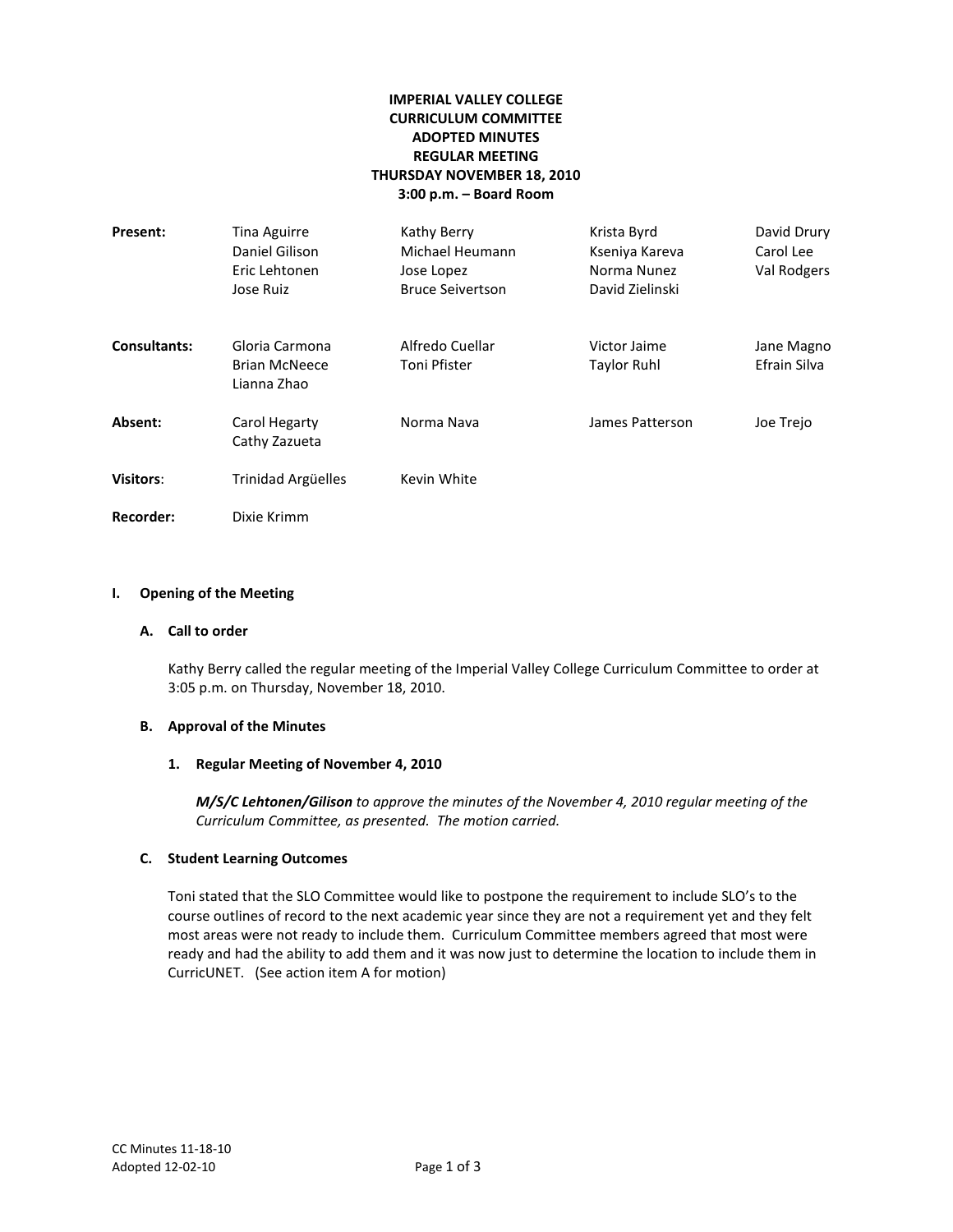### **II. Action Items**

# **A. SLO Documentation**

*M/S/C Lee/Nunez to approve the addition of SLO's to the course outlines of record for new and revised courses by embedding into the outline and by attachment of the document into CurricUNET, effective November 18, 2010. The motion carried.*

# **B. Credit Courses**

- **1. Deleted Courses**
	- **a. CIS 122 – Desktop Publishing (2.0)**
	- **b. CSI 102 – Concepts of Criminal Law (3.0)**
	- **c. CSI 120 – Public Safety Communications (3.0)**

*M/S/C Rodgers/Seivertson to approve the deletion of CIS 122, CSI 102, and CSI 120 from the credit curriculum effective 2011-2012, as presented. The motion carried.*

### **2. Revised Courses**

- **a. BIOL 200 – Human Anatomy & Physiology I (4.0)**
- **b. BIOL 202 – Human Anatomy & Physiology II (4.0)**

*M/S/C Gilison/Lehtonen to approve the core content, assignment, and textbook updates, for BIOL 200 and BIOL 202, effective 2011 - 2012, as presented. The motion carried.*

**c. BUS 180 – Microsoft Office for the Workplace (4.0)**

*M/S/C Rodgers/Seivertson to approve the TOP and SAM code revision, and update to SLO's assignments and textbooks, for BUS 180, effective 2011 - 2012, as presented. The motion carried.*

**d. BUS 260 – Business Communications (3.0)**

*M/S/C Rodgers/Seivertson to approve the update to assignments and textbooks, for BUS 260, effective 2011 - 2012, as presented. The motion carried.*

- **e. CIS 050 – Online Learning – An Orientation (1.0)**
- **f. CIS 102 – Computer Applications Laboratory (1.0)**
- **g. CIS 104 – Introduction to Telecommunications (3.0)**
- **h. CIS 120 – Microsoft Word I (1.0)**
- **i. CIS 121 – Microsoft Word II (1.0)**
- **j. CIS 124 – EXCEL I (1.0)**
- **k. CIS 125 – EXCEL II (1.0)**
- **l. CIS 130 – Power Point I (1.0)**
- **m. CIS 131 – Power Point II (1.0)**
- **n. CIS 202 – Programming in Visual Basic (3.0)**

*M/S/C Rodgers/Seivertson to approve the TOP code revision, and update to assignments and textbooks, for CIS 050, 102, 104, 120, 121, 124, 125, 130, 131 and 202, effective 2011-2012, as presented. The motion carried.*